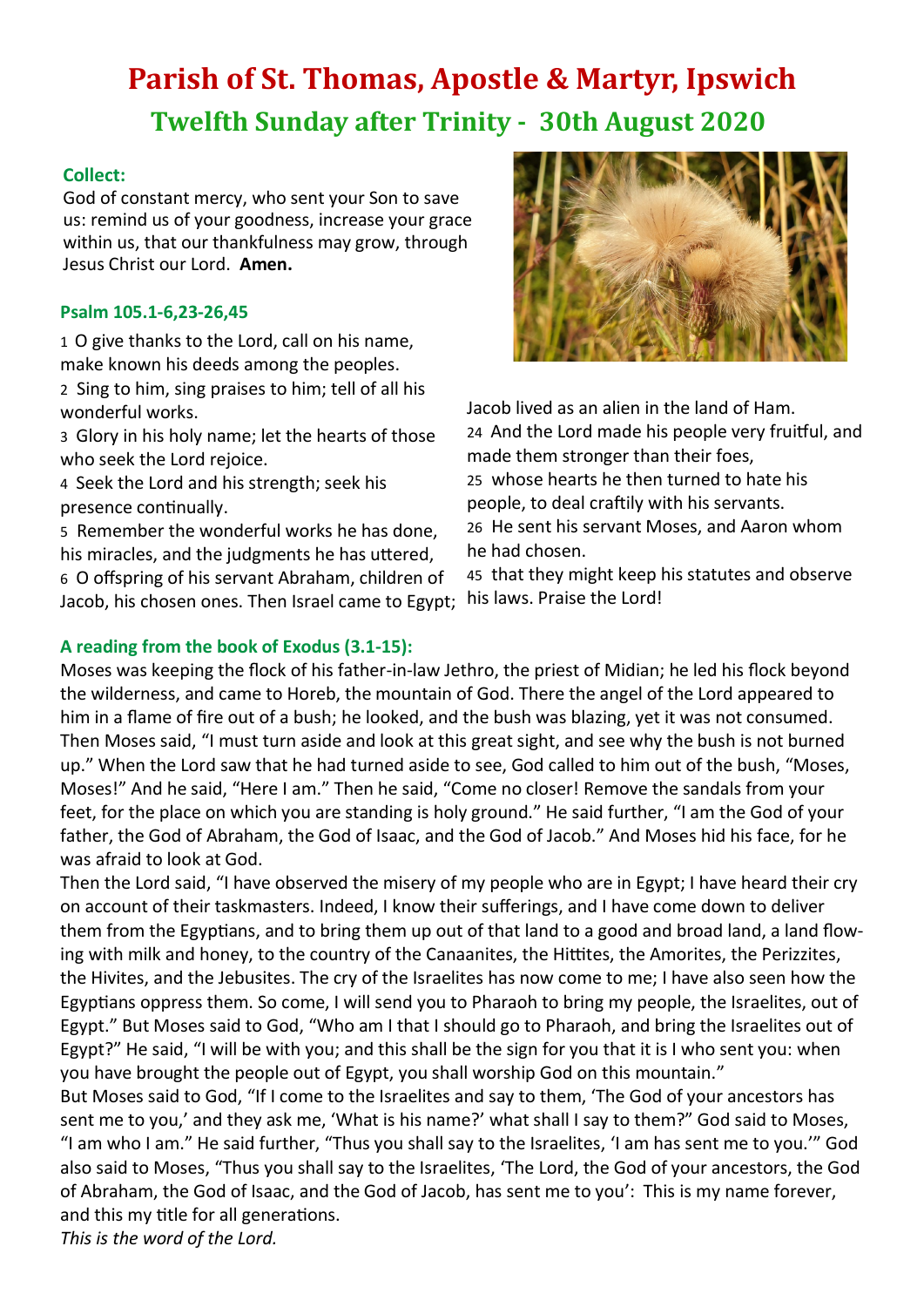## **Hear the gospel of our Lord Jesus Christ according to Matthew (16.21-end)**

From that time on, Jesus began to show his disciples that he must go to Jerusalem and undergo great suffering at the hands of the elders and chief priests and scribes, and be killed, and on the third day be raised. And Peter took him aside and began to rebuke him, saying, "God forbid it, Lord! This must never happen to you." But he turned and said to Peter, "Get behind me, Satan! You are a stumbling block to me; for you are setting your mind not on divine things but on human things."

Then Jesus told his disciples, "If any want to become my followers, let them deny themselves and take up their cross and follow me. For those who want to save their life will lose it, and those who lose their life for my sake will find it. For what will it profit them if they gain the whole world but forfeit their life? Or what will they give in return for their life? "For the Son of Man is to come with his angels in the glory of his Father, and then he will repay everyone for what has been done. Truly I tell you, there are some standing here who will not taste death before they see the Son of Man coming in his kingdom." **This is the gospel of the Lord.** *Praise to you, o Christ.*

#### **Reflection:**

In our gospel today we heard Jesus speaking to his disciples, and to us, about how we need to think and act if we want to be his followers; he says "If any want to become my followers, let them deny themselves and take up their cross and follow me".

Self denial means submission of your own will, and to seek and follow God's will. At times some have chosen to interpret this as saying that we cannot enjoy the good things in life. But that is far from the truth. The statement of Jesus which we heard today, sits alongside the Greatest and first Commandment that encompasses all other commandments. This can be found in Matthew 22 verse 34, where Jesus tells his listeners, "You shall love the Lord your God with all your heart and with all your soul and with all your mind,"

Meeting with God, to seek His will, through scriptures (read or listened to) and prayer, we can trust that He is listening, but He can sometimes take us by surprise, especially when we take time to pray and are still in His presence. Sometimes it may be a clearer picture of what we have been thinking about, sometimes it is a challenge to the way we are thinking, and sometimes it is a gift that shows us how much He loves us. God has an amazing love for us, and wants us to follow the right path for us. There are often signs in creation of God's amazing love for us. Some we see because we have looked for them, such as in nature, sometimes they are a surprise! A short while ago, I was struggling with the beginning of a day. I knew that there were tasks for this day, and I really didn't feel like doing them, it felt like a very grey day. After praying and going outside to make a start by putting up the washing line, I paused for a moment in the porch, and as I stood there a peacock butterfly landed on the doorpost next to me, and opened its wings wide to receive the morning sunshine. It was like a gift, as the sun lit up its vibrant colours, it was if the Beauty of heaven shone out of this small creature. My spirits lifted and my soul rejoiced. Jesus goes on to say, " For those that want to save their life will lose it, and those who lose their life for my sake will find it." Whereas this is a warning to those who deliberately choose to ignore God, and choose the wrong way. We can also look at this from a psychological view - true Happiness eludes those who seek it directly, rather than seeking first the will of God. In His presence there is fullness of Joy. I leave with you Psalm 16 verse 11.

*"You show me the path of life, In Your presence there is fullness of Joy; in Your right hand are pleasures for evermore"*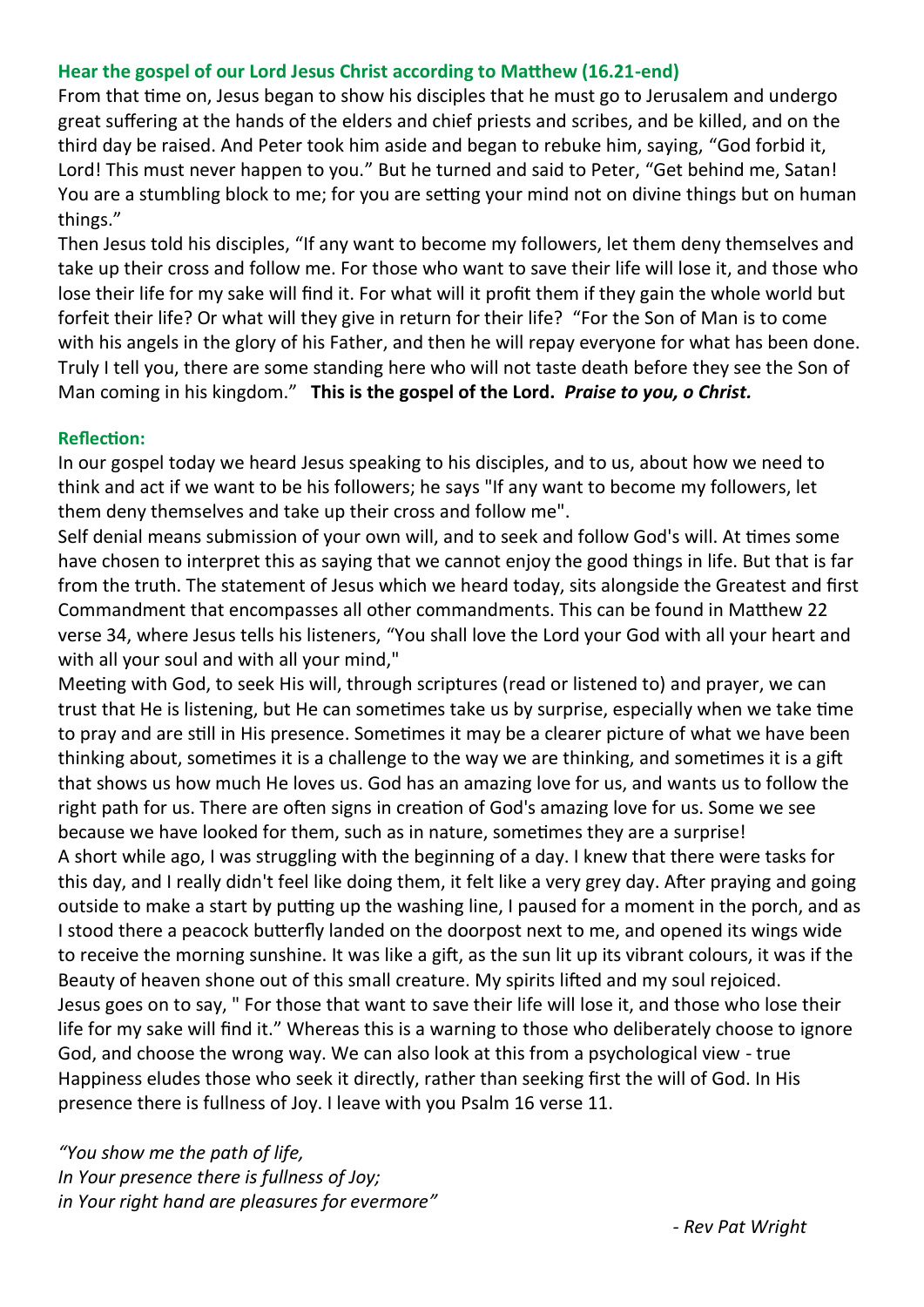*God is love. Those who live in love live in God, and God lives in them.*  **The peace of the Lord be always with you.**

## **Here are the words of two hymns you may like to sing or pray this week:**

I, the Lord of sea and sky, I have heard my people cry. All who dwell in dark and sin my hand will save. I, who made the stars of night, I will make their darkness bright. Who will bear my light to them? Whom shall I send?

*Here I am, Lord. Is it I, Lord? I have heard you calling in the night. I will go, Lord, if you lead me. I will hold your people in my heart.*

I, the Lord of snow and rain, I have borne my people's pain. I have wept for love of them. They turn away. I will break their hearts of stone, give them hearts for love alone. I will speak my words to them. Whom shall I send?

I, the Lord of wind and flame, I will send the poor and lame. I will set a feast for them. My hand will save. Finest bread I will provide till their hearts be satisfied. I will give my life to them. Whom shall I send?

All heav'n declares the glory of the risen Lord. Who can compare with the beauty of the Lord? For ever he will be the Lamb upon the throne. I gladly bow the knee and worship him alone.

I will proclaim the glory of the risen Lord, who once was slain to reconcile us to God. For ever you will be the Lamb upon the throne; I gladly bow the knee and worship you alone.

*Call this number* ↓ *for free*, to listen to hymns being sung, prayers, or reflections. Give it a go, it's a lovely way to worship from home!



A free phone line of hymns, reflections and prayers